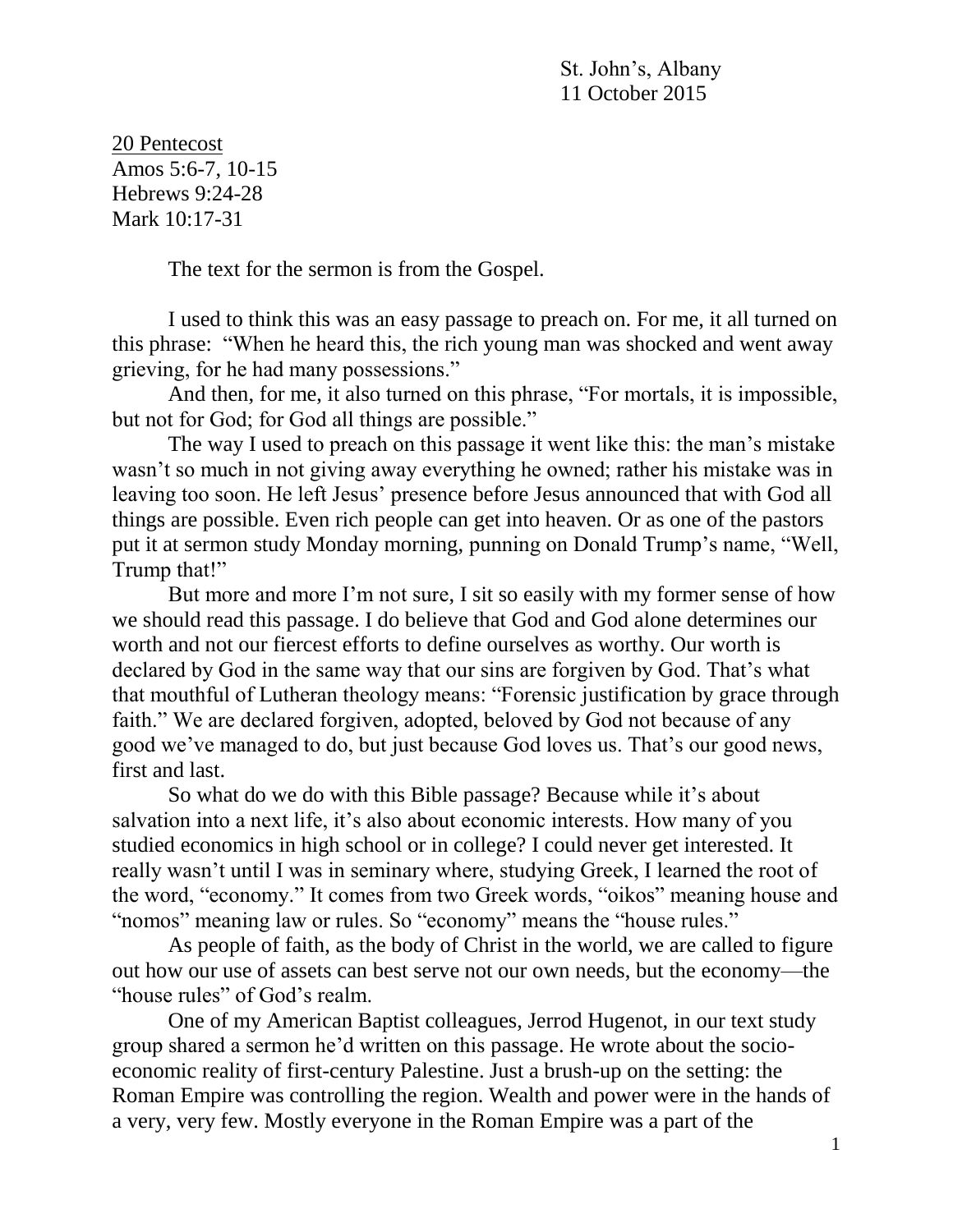peasantry, barely eking by at subsistence level. That would have included Jesus and his followers. They were not part of first-century Palestine's one-percenters.

But the rich young man? In my colleague's sermon he wrote of him, "This man of means has visions of the good life continuing in the life to come. He is not bothered in the least that he has spent this life taking advantage of others. He wants the free pass he has enjoyed since being born into the right family or being at the right time at the right place with the sweetheart deal that sets him up for life. He claims faith, yet he does not know the house rules of God."

Well, it's not really hard to figure out the house rule of God. They're all over the Bible. Jesus talks about them all the time. He says in Matthew, "Do not store up for yourselves treasures on earth, where moth and rust consume and where thieves break in and steal, but store up for yourselves treasure in heaven." Just a few verses later, he reminds us, "You cannot serve God and wealth."

In Luke he tells the parable of the Rich Man and Lazarus in which the Rich Man winds up in terrible and eternal torment, while Lazarus, a beggar the Rich Man ignored all his life, lies cradled eternally in the bosom of Father Abraham.

Again in Luke, Jesus says "Do not be afraid, little flock. Sell your possessions and give alms."

As for trying to save and save and save, Jesus tells another parable in Luke: "The land of a rich man produced abundantly. And he thought to himself, 'What should I do, for I have no place to store my crops?' Then he said, 'I will do this: I will pull down my barns and build larger ones, and there I will store all my grain and my goods. And I will say to myself, Soul, you have ample goods laid up for many years; relax, eat, drink and be merry.'

But God said to him, "You fool! This very night your life is being demanded of you. And the things you have prepared, whose will they be?" So it is with those who store up treasures for themselves but are not rich towards God.

I mean, you simply can't ignore how much Jesus talks about the right use of resources. Jesus is pretty practical about this abundant life we are called to leave.

My colleague, Jerrod, writes, "The economy, the 'house rules' that matter most to Jesus are the ones ensuring the covenant is kept: no one is left out in the cold while others kick back and reap the benefits of kicking others….The house rules set up by the gospel look out for those who are told to stand at the back of the line. In fact, Jesus turns the order of things around so that persons of all means, great and small, are welcomed into the realm of God….the system that keeps the elite elitist and the peasant majority invisible, shall not stand. The early Church became a subversive alternative, proving a place where all folks from all levels of socio-economic status learned to live together as a counter-testimony to the way of the Empire. And indeed, those accustomed to being told they are the last will have the last word."

Jesus' words about the use of money speak to all of us. And by that, I don't just mean on a personal financial level. I mean that, as people of faith, we are called to advocate for the best application of the house rules to which Jesus calls